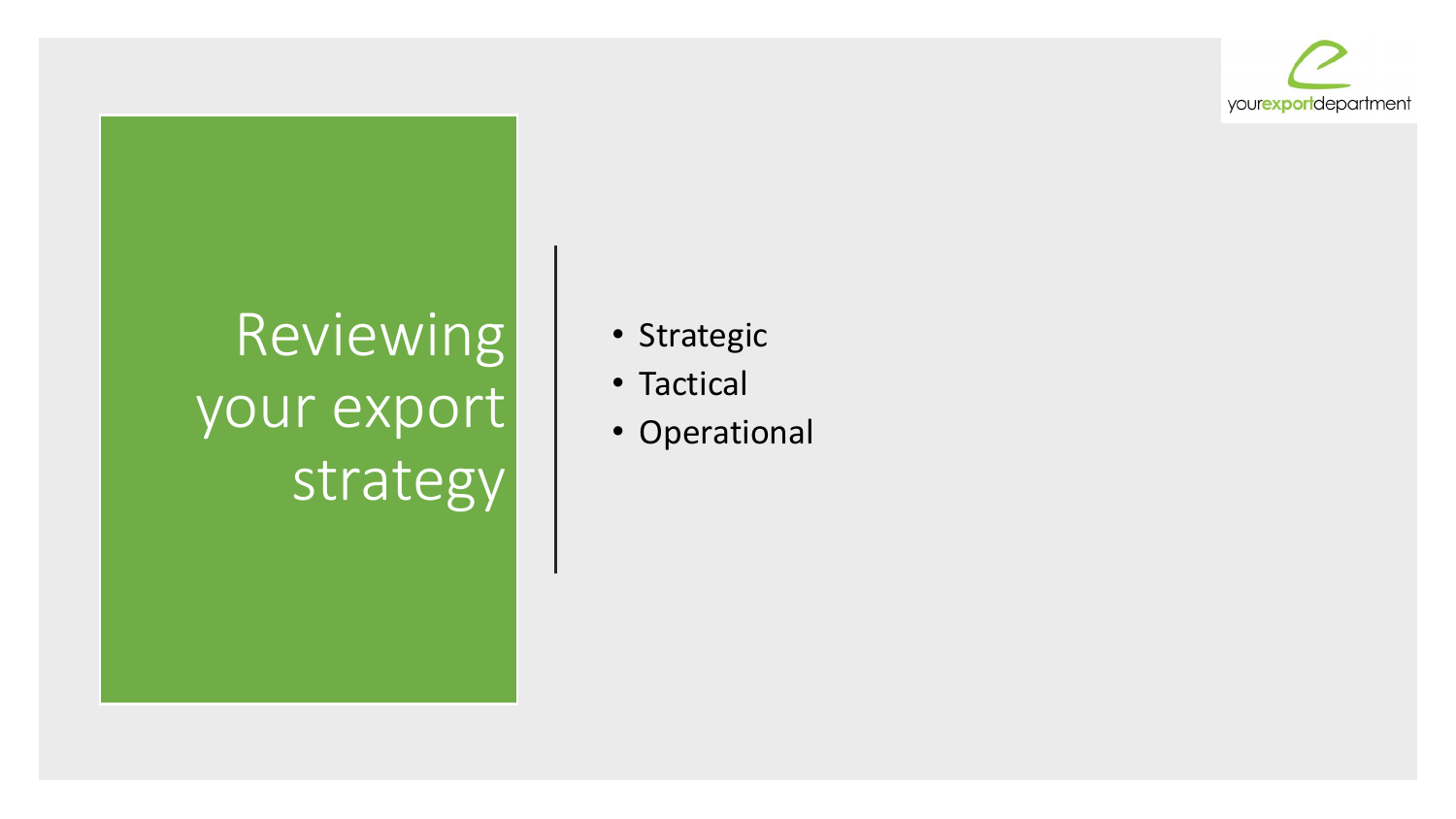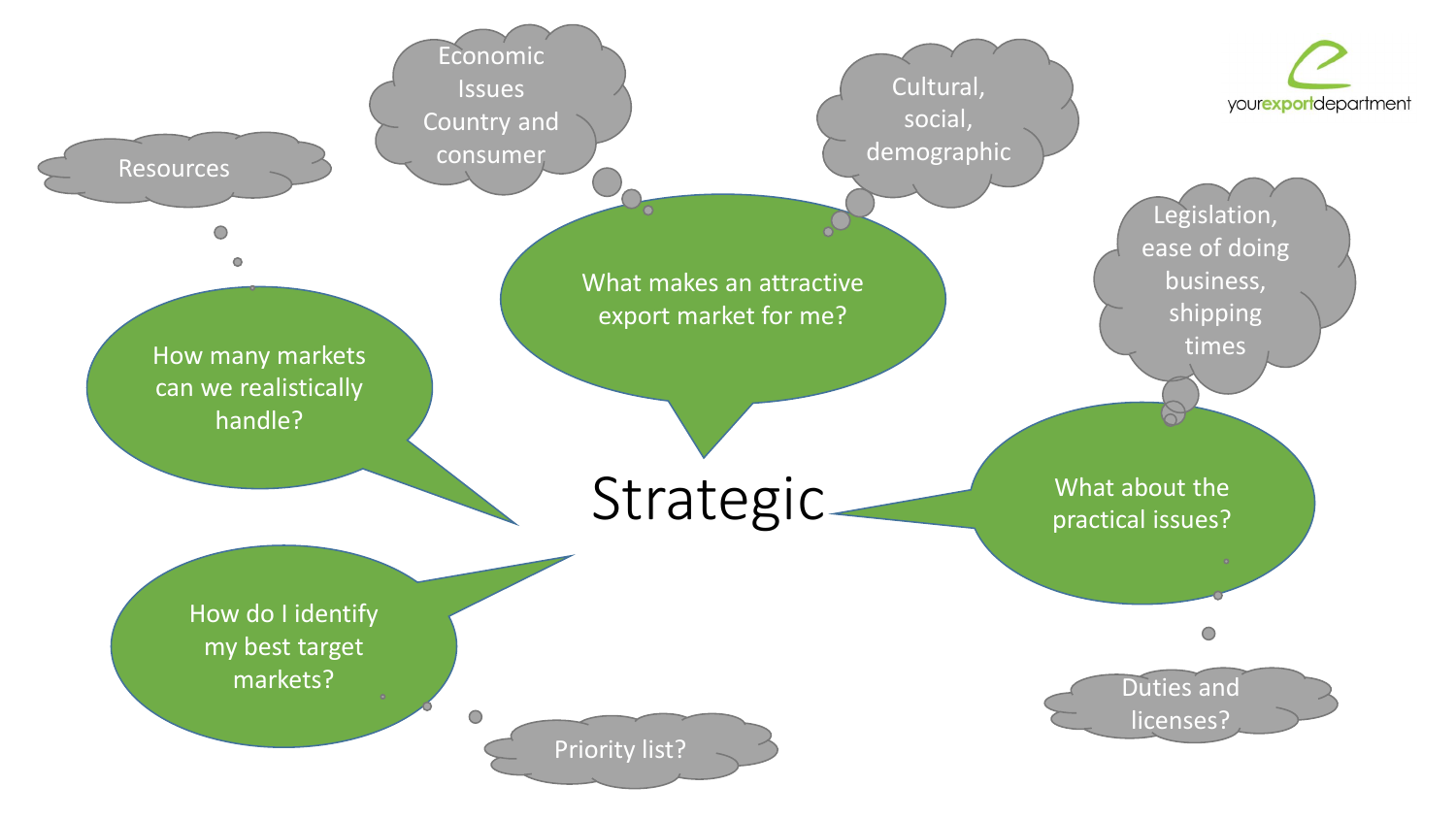

## Gateway System - Example



And then closer comparisons to get to the Top 5 and prioritise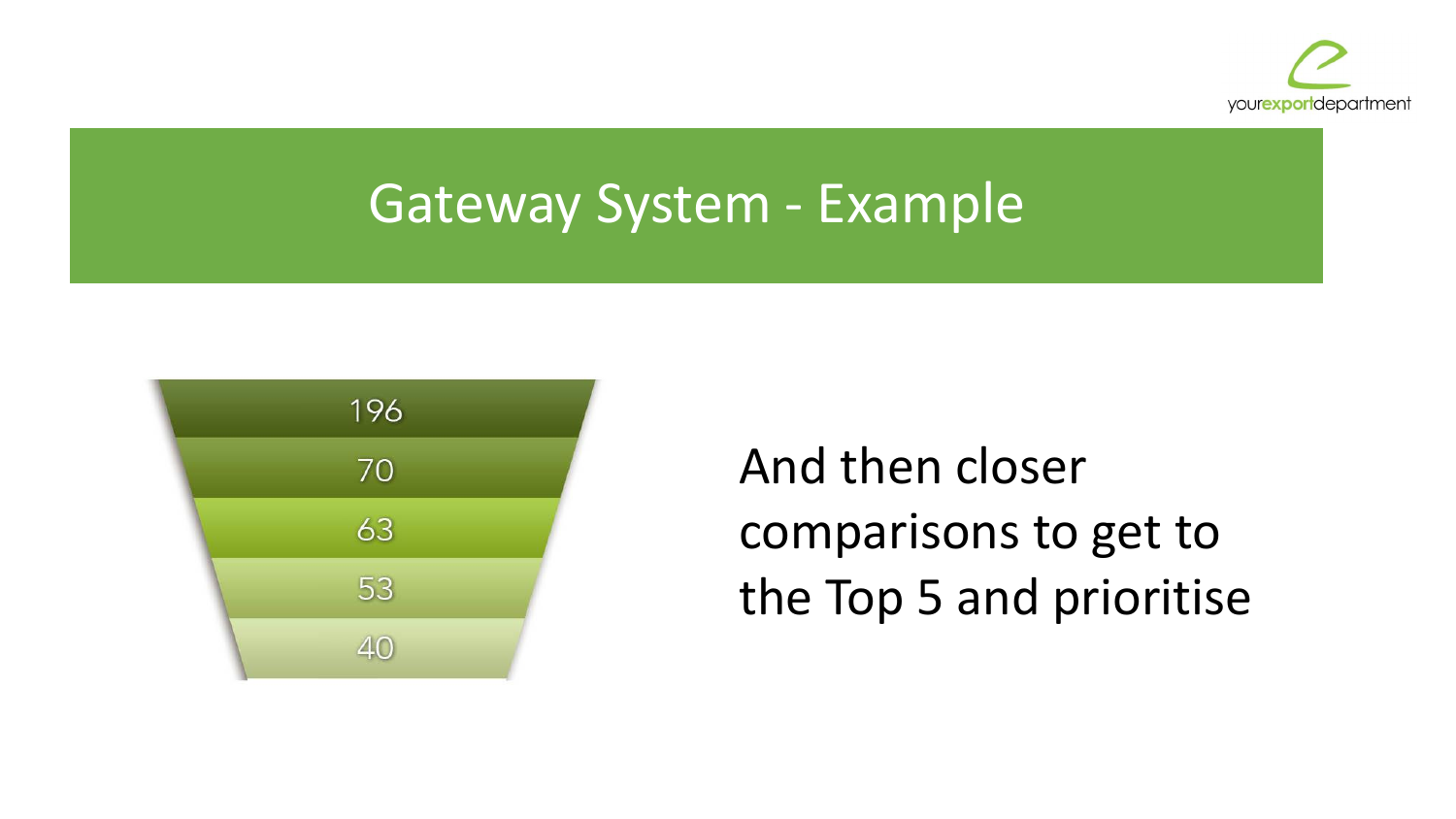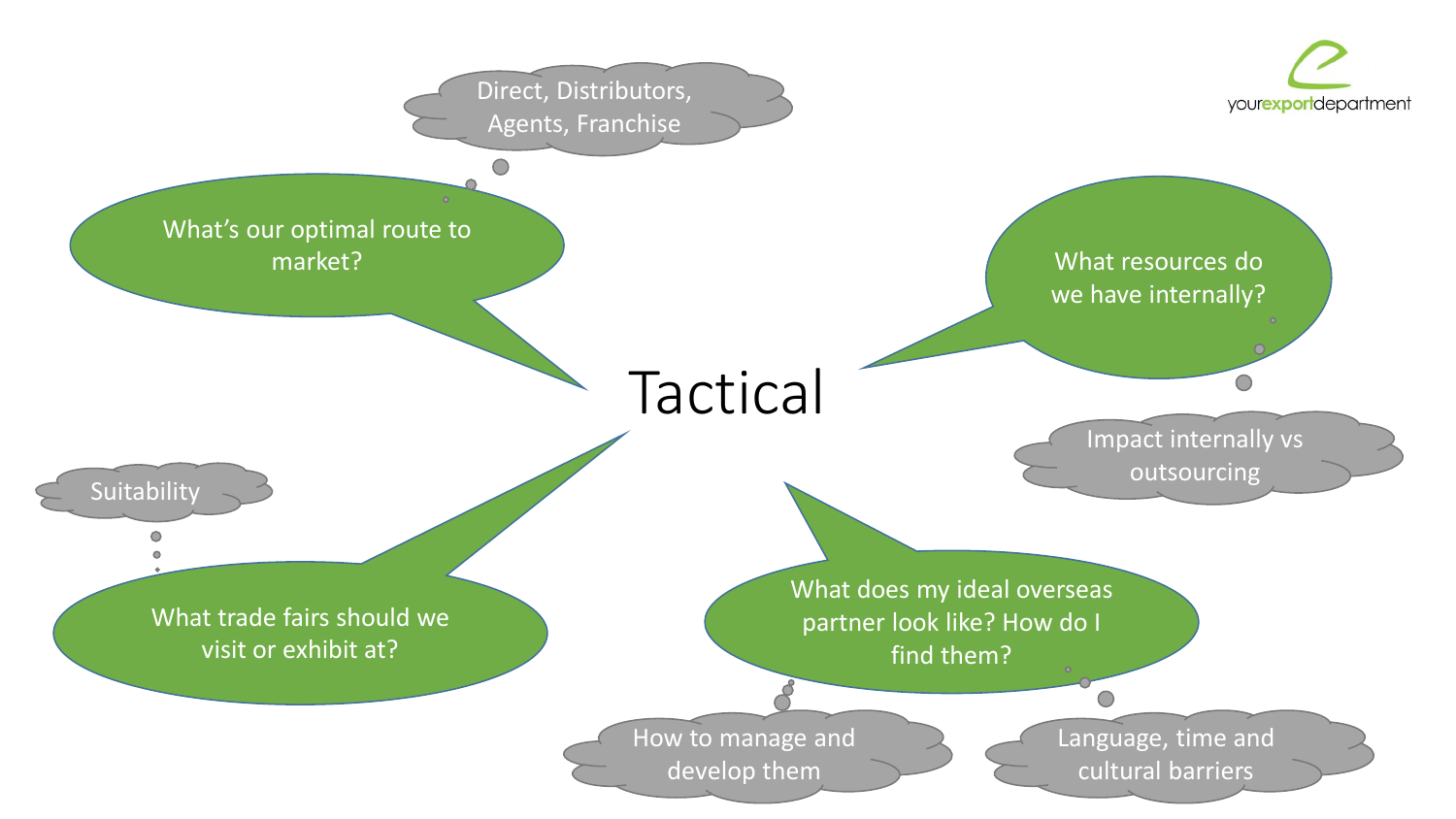